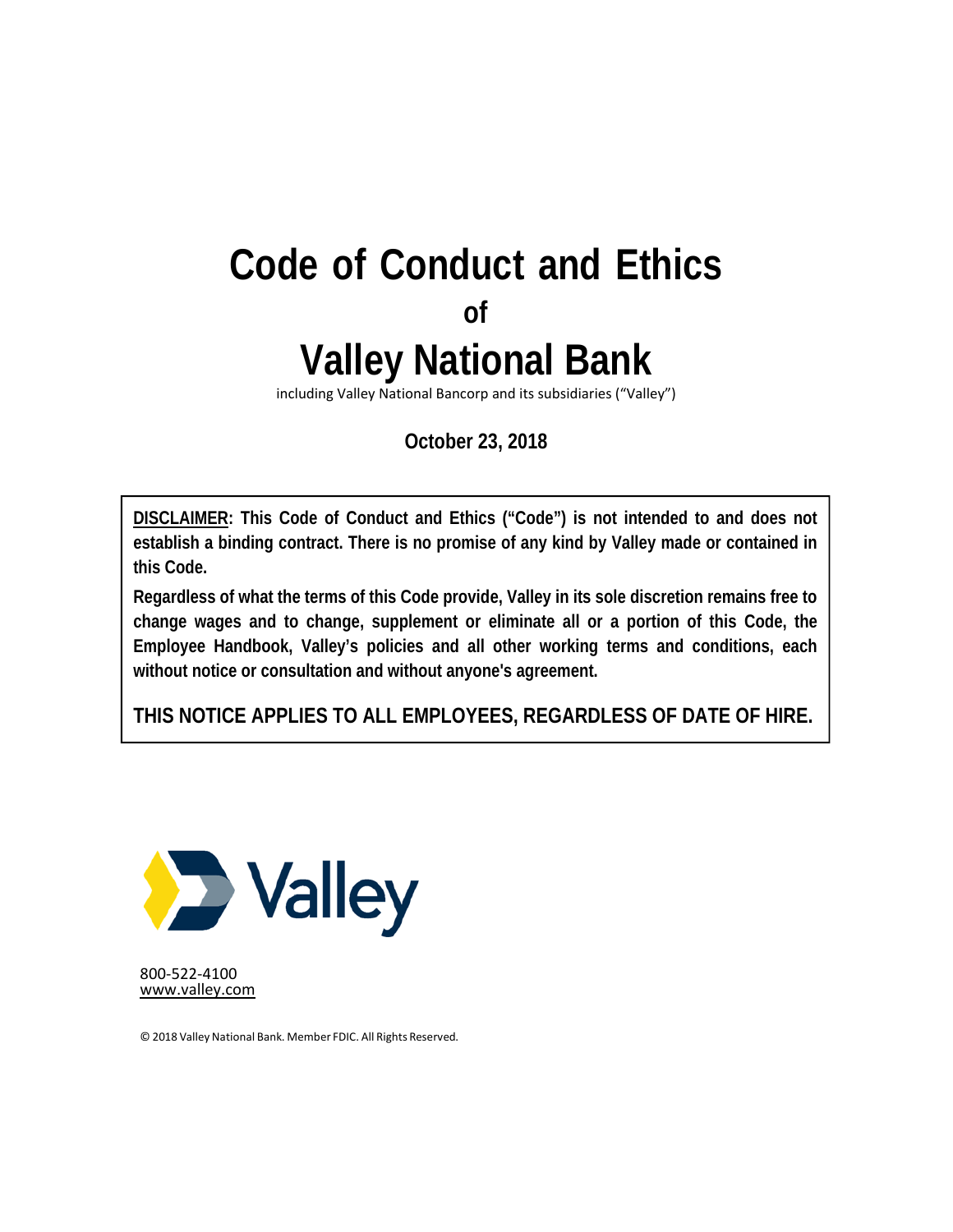# **TABLE OF CONTENTS**

|    | Section <b>Section</b> | Page |
|----|------------------------|------|
| 1. |                        |      |
| 2. |                        |      |
|    |                        |      |
| 4. |                        |      |
| 5. |                        |      |
| 6. |                        |      |
|    |                        |      |
| 8. |                        |      |
| 9. |                        |      |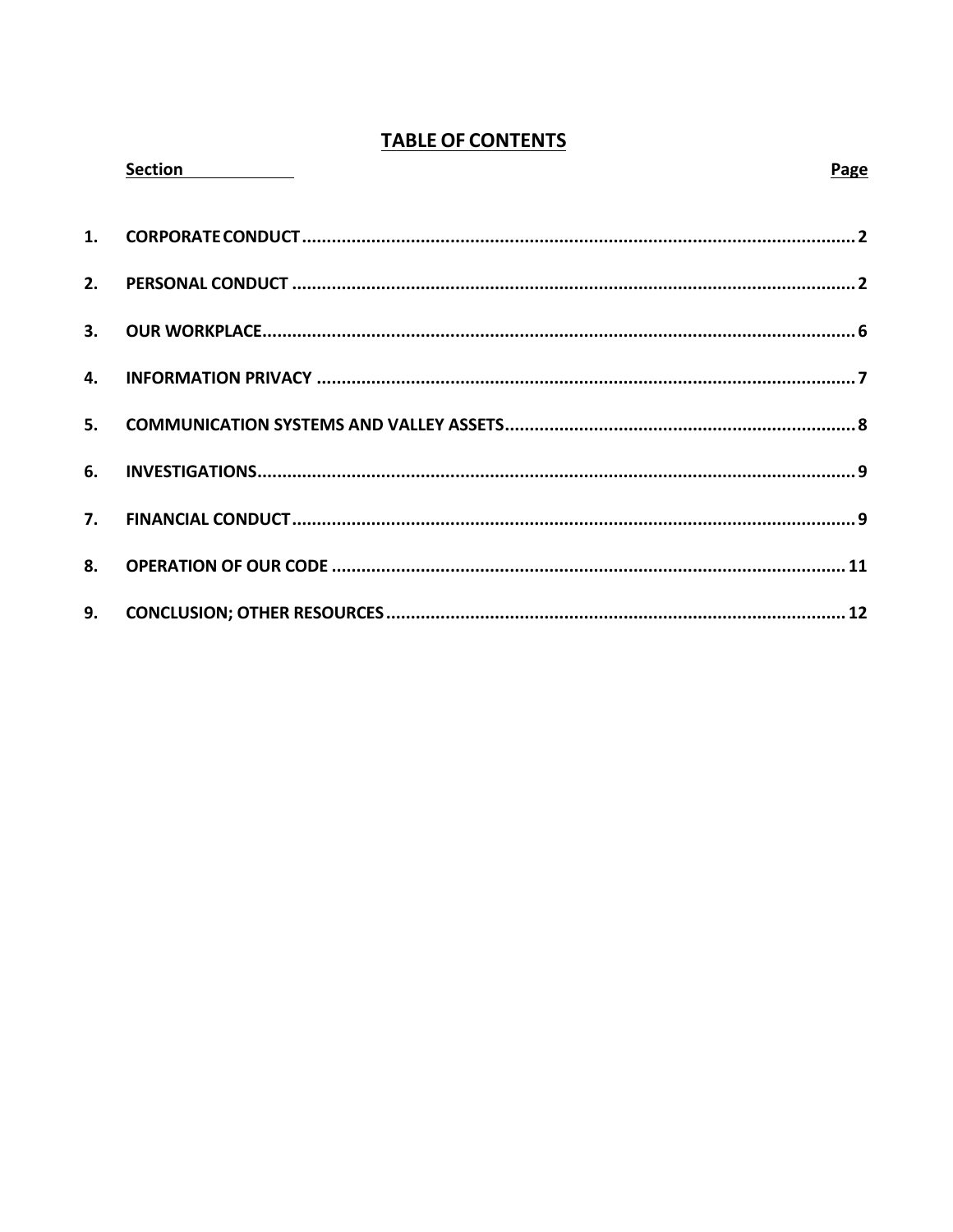# *A Message from Ira Robbins*

Dear Colleagues:

 Working for a Company which prioritizes ethics and corporate responsibility provides great pride to myself and every other employee at Valley. Our desire "to do what is right" is not only a corporate value but a character trait that connects both current and prospective employees across our geography and business lines.

 The Code has been revised to make it easier to understand the fundamental principles and policies set forth in the Code.

Please read the revised Code and join me in using it to inform the decisions we make.

 Thank you, att

 Ira Robbins CEO and President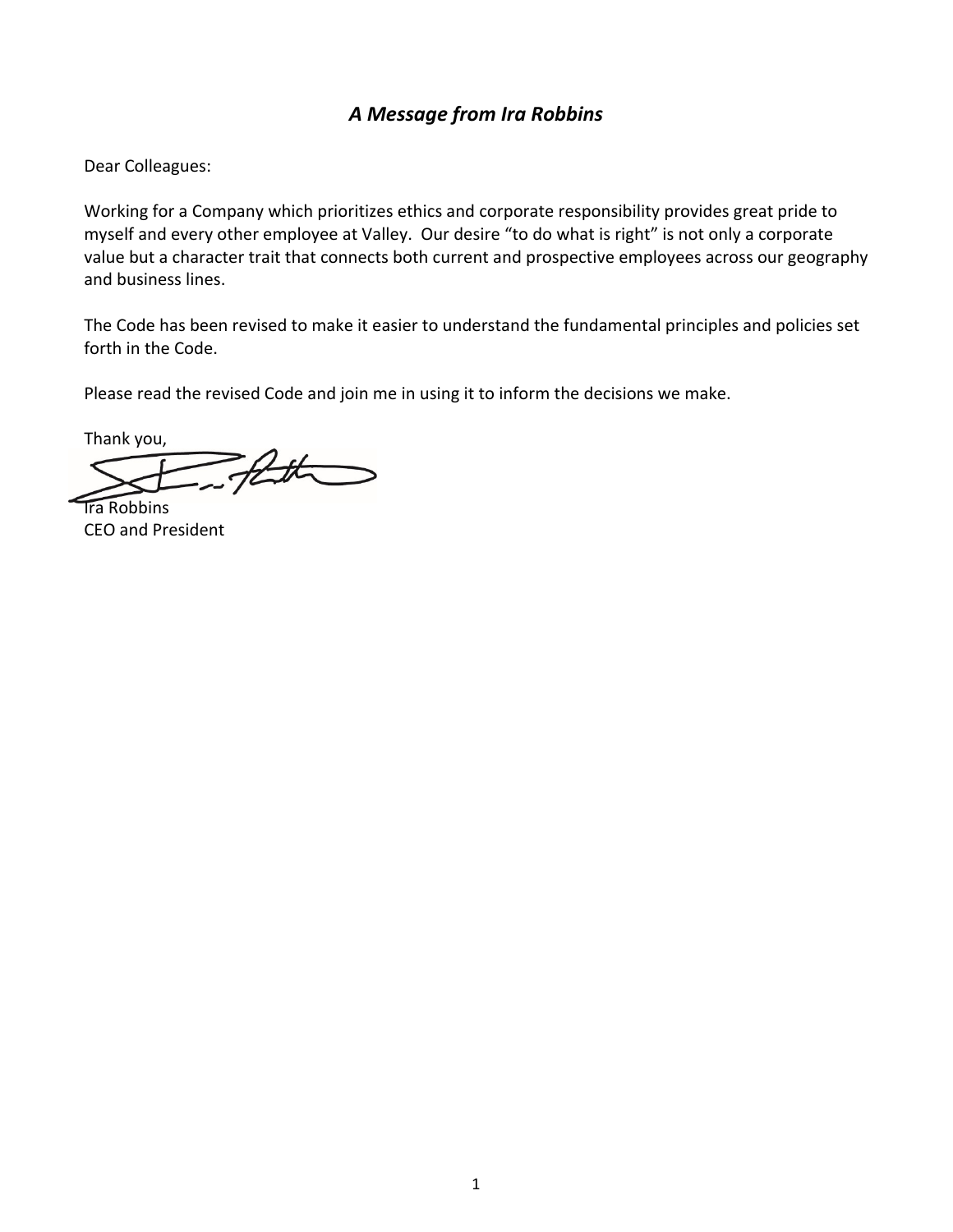# <span id="page-3-0"></span> **Who We Are**

 **Our Vision:** Make a lasting impact on our communities by committing to the success of everyone we serve.

 **Our Mission:** To give people and businesses the power to succeed. We do this by building lifelong relationships with our customers, using our significant resources, and combining responsible financial guidance with our local knowledge and experience to deliver the appropriate financial products. **Our Values:** We believe in being a trusted financial partner, generating innovative ideas and solutions, cultivating a collaborative and empowering culture, and advocating for our local communities.

## **1. CORPORATECONDUCT**

 The following principles support Valley's vision, mission and values, promote social responsibility, and guide our corporate conduct:

- Valley will treat its customers, employees, vendors and others fairly and with respect, professionalism and courtesy.
- Valley is committed to maintaining a level of earnings that yields an equitable return on investment for its shareholders, providing satisfying employment opportunities in its communities, and delivering financial services and resources that meet the needs of the customers and communities it serves.
- Valley will conduct its business in fair and open competition and will not enter into illegal arrangements with competitors affecting pricing or marketing policies.
- Valley will not cause or tolerate any violation of law or regulation in the conduct of its business or related activities.
- Valley will cooperate fully with its regulators and auditors and will disclose, on a timely basis, information required for judging the soundness of its condition and its merits as an investment.
- Valley will employ standards and procedures to safeguard the confidentiality of information about Valley, its customers and employees.

# **2. PERSONAL CONDUCT**

 We are evaluated by our performance and the public's perception of us. You should always act in a way that encourages public trust and confidence and is consistent with our brand, vision, mission and values. In general, you must:

- Engage in activities that support our principles of corporate conduct.
- Comply with applicable laws and regulations, and with Valley's policies.
- Perform your assigned duties to the best of your ability and in the best interests of Valley, its customers, shareholders and your fellow employees.
- Cooperate with investigations with confidentiality, honesty and candor, when requested by management or as required by law.
- Do not retaliate against anyone who in good faith reports a violation of this Code.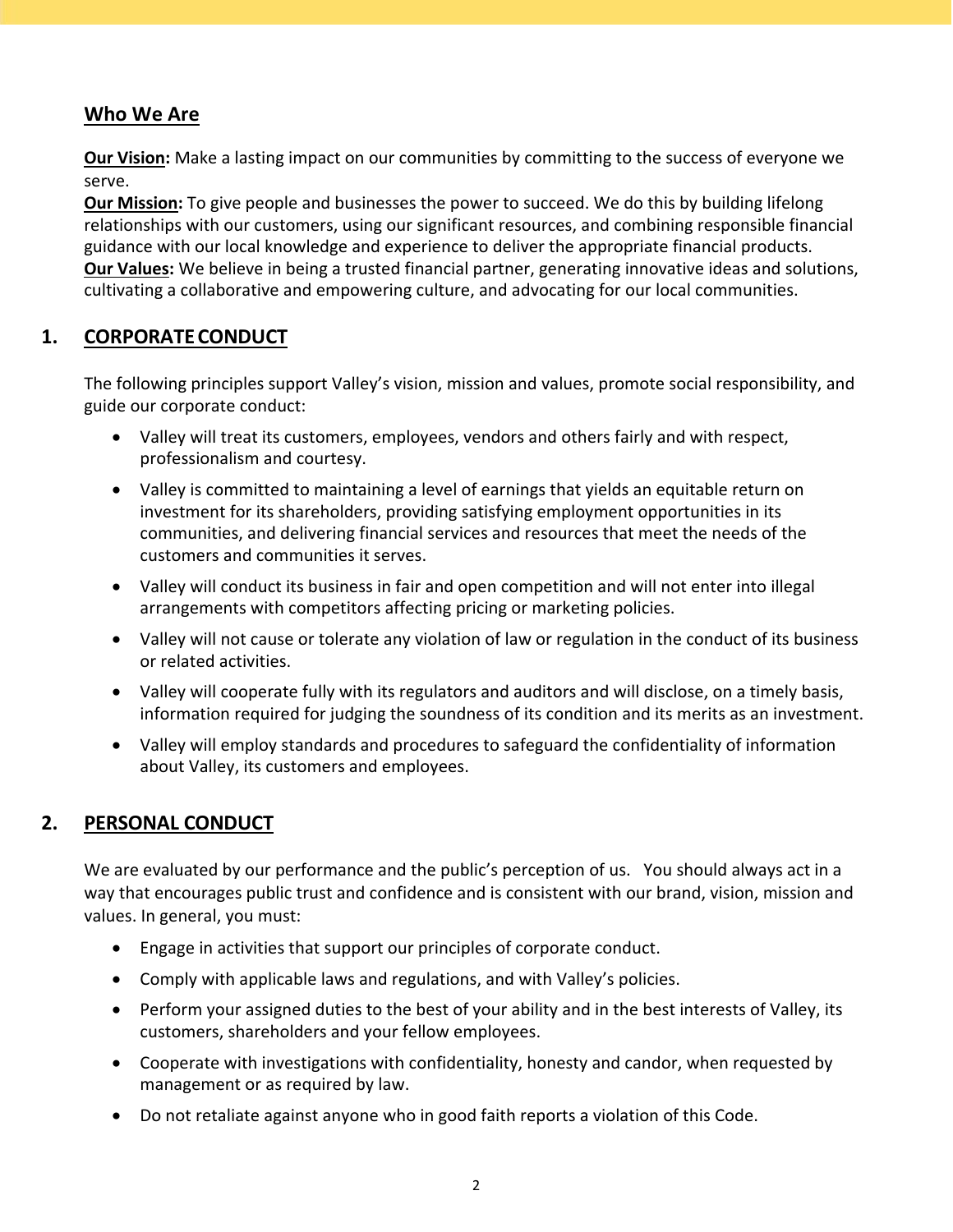## **Personal Conflicts of Interest:**

Use your best judgment to avoid conflicts between your personal interests and the interests of Valley.

 A conflict of interest includes any situation where you are engaged in activities or relationships that, to some degree, are incompatible. Such situations include activities, conduct or investments that conflict with your duties to Valley or that could inappropriately influence your judgment or affect your job performance.

 The appearance of a conflict of interest often can be as harmful as a conflict itself. Exercise sound judgment and consult with your manager before committing to an activity or participating in a transaction that could potentially be a conflict.

 Do not act on behalf of Valley in any bank transaction involving people or organizations where you have a personal relationship or a financial interest.

Do not use Valley property, information or your position for personal gain.

 If you have questions about personal conflicts or need written pre‐approval for a unique situation you may speak with Human Resources or the Ethics Officer.

 If you are a director or an executive officer any conflict must comply with our Related Party Policy and any extensions of credit to you or your affiliates must comply with Regulation O.

## **Work Conflicts:**

 We encourage you to get involved in your community and live the Valley values. If you want to pursue additional employment, engage in a business venture, or perform services for another organization, you first must report the activity to Human Resources and get written pre‐approval to preclear conflicts and other potential issues. In most cases Human Resources will consult with a lawyer from our Legal Department on such requests before providing a response.

 To avoid interference with your job, do not conduct these activities during your normal Valley business hours. The use of Valley resources (computers, office space, supplies, etc.) in your outside activities should only be done with proper written pre‐approval.

 If your outside activities are performed for a charity, civic or school organization, please consider if they qualify for paid time off under our new Volunteer Time Off Policy, and please fill out our Community Involvement Survey for our CRA program.

## **Service on Outside Boards and Fiduciary Appointments:**

 Some outside activities might require significant time commitments away from Valley and interfere with your performance of normal duties. Other activities may create significant conflicts of interest. These issues can arise even in civic or personal situations. As a result, it is important that before you accept a directorship, even for a non‐profit, or a fiduciary appointment for someone outside your family, you report the activity to Human Resources for review and get written pre‐approval.

## **Personal Financial Affairs:**

You should conduct your financial affairs in a responsible and lawful manner.

 You may not personally borrow money from or lend money to customers, vendors or your co‐workers unless the loan is to or from your family or is from a lending institution.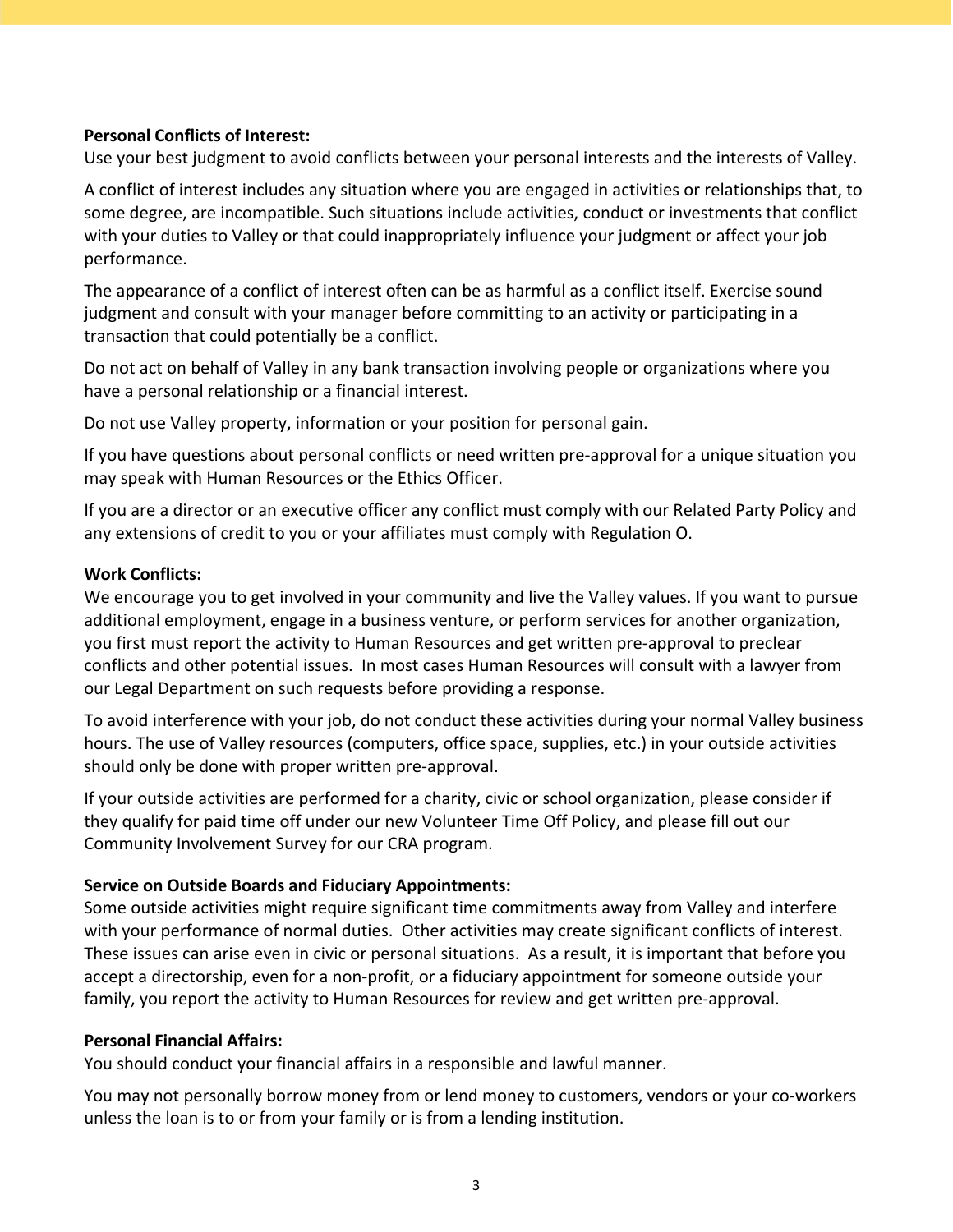Exceptions may be made if you report the activity to and get written pre‐approval from Human Resources.

 During our time together, we have many opportunities to help one another. As we encourage everyone to be collegial, you can make an occasional small value loan (such as for lunch) to another employee without charging interest.

## **Personal Investments:**

 You are required to disclose in writing to Human Resources any "substantial ownership" in a customer or vendor of Valley or in a financial institution that you know competes with us.

A "substantial ownership" is defined as the ownership of more than

- (i) \$10,000 in stock or debt in a private company; or
- (ii) 1% of the common stock or debt of a publicly traded company.

 This ownership information must be provided by new employees when joining us and annually when you acknowledge the Code of Conduct. If your ownership changes, promptly advise Human Resources in writing. If you need to know whether a company is a customer or vendor, please contact the Legal Department.

## **Do Not Trade on Inside Information.**

 We have adopted a Securities Trading Policy and your purchases and sales of our securities must comply with that policy. Under that policy, you may not buy or sell securities while possessing material nonpublic information, or improperly disclose such information.

 Our Code establishes another rule: you may not buy or sell securities of any company when you know Valley is buying or selling such securities for its own account or is seeking to acquire that company. You also may not buy or sell securities of any company when you know Valley's Trust Department or investment adviser is, or shortly may be, actively buying or selling such company's securities, if your transactions might affect the market in which the Trust Department or the investment adviser is trading. If you work for the Trust Department or our investment adviser you must also comply with any additional restrictions imposed upon you by that area.

 You also must not accept offers to buy any security at terms more favorable than those available to the public if those offers come to you because of your position with Valley.

 If you have any questions regarding the rules in this section or the Securities Trading Policy, please consult with the Legal Department.

## **Corporate Opportunities:**

 We are all working hard to expand our brand, develop new markets and grow our businesses. In doing so, remember that you owe us a duty of loyalty. Do not take what could be our opportunity for yourself, and do not help others to do so. Do not compete with us or help others compete with us.

## **Vendor Relationships:**

 If you are authorized to approve or award orders, contracts or commitments to our vendors you must do so based on reasonable business standards.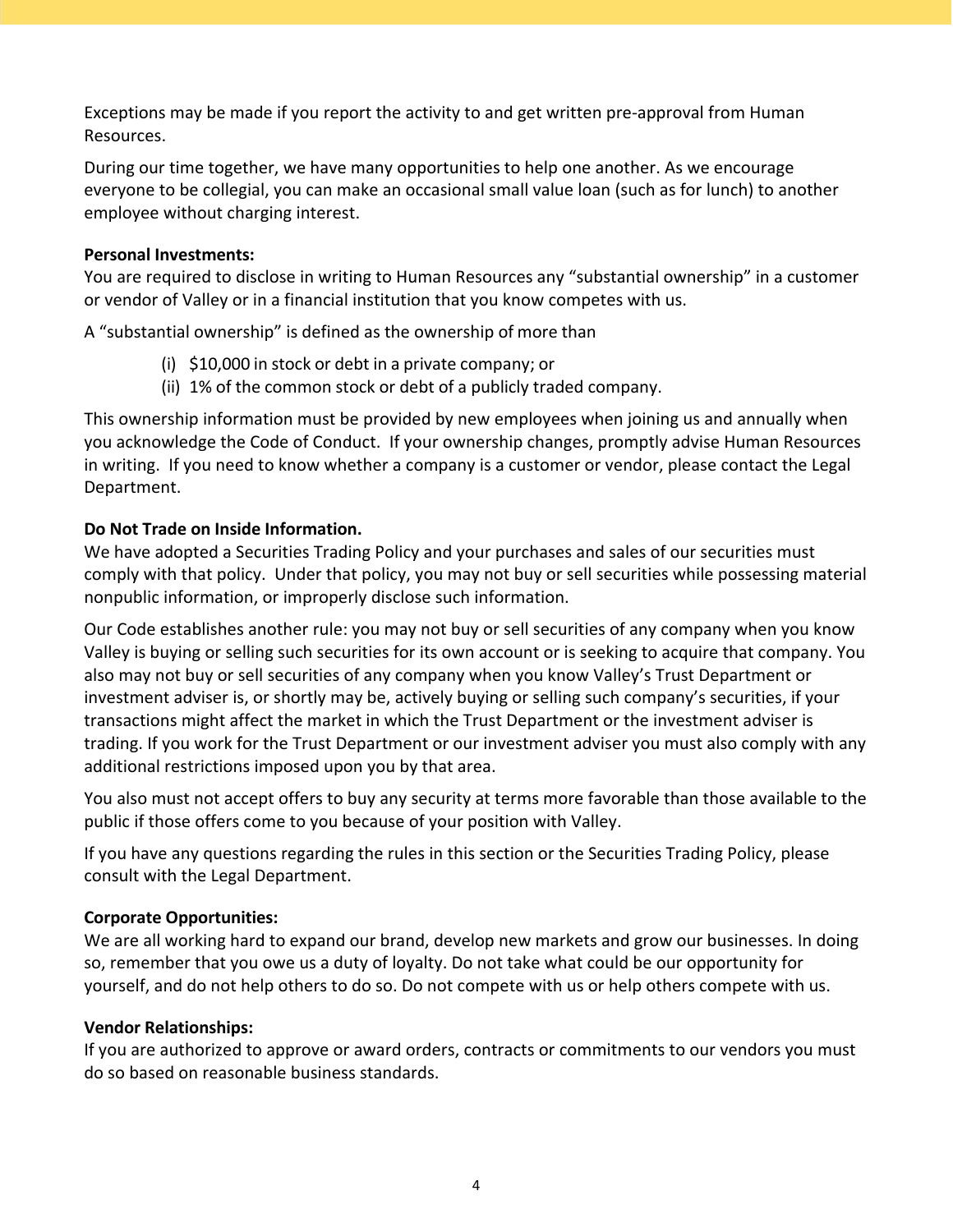## **Fair Dealing:**

 You may not enter into, or imply that we will enter into arrangements with our customers, vendors or competitors that violate laws or regulations regarding competition.

 You also may not take advantage of anyone transacting business with Valley, through manipulation, misrepresentation or any other unfair practice.

## **Gifts and Entertainment from Our Customers and Vendors:**

 The Comprehensive Crime Control Act of 1984 prohibits you from seeking or accepting anything of value in connection with any transaction or business of ours where there is intent to corruptly influence or reward you.

 The Act also prohibits anyone from offering or giving anything of value to our employees, officers, directors, agents or attorneys with intent to corruptly influence or reward the person in connection with a transaction or business of Valley.

 Valley strongly discourages you from accepting gifts or entertainment from our current or prospective customers or vendors. We recognize that certain gift giving and offers of entertainment may occur without intent to corruptly influence or reward you in connection with our business. Most gifts or entertainment from our current or prospective customers or vendors should be politely declined or returned. If a gift of nominal value cannot be returned then it should be shared with staff (example: food gift basket) or donated to a charity.

 Gifts valued at more than \$100 and cash or cash equivalent gifts may not be accepted under any circumstances and must be returned.

 Generally, food and entertainment at business events where the purpose of such an event is to hold bona fide business discussions will be paid for by us. You may accept offers of food or entertainment if:

- declining the offer would damage an important business relationship;
- the circumstances do not violate our Code and you have not accepted similar offers from the same source for up to \$500 within the previous 12 months; or
- the purpose of the event is to raise funds for a charity.

 In addition, you must not solicit entertainment or hospitality from our current or prospective customers or vendors. You must not accept unsolicited offers if they are:

- lavish or unusual; or
- not a normal or customary, given the size of the business relationship or stature of either Valley or the person making the offer; or
- an expense paid or reimbursed by a customer or vendor that we would not pay.

 The guideline is that if entertainment or hospitality is questionable for you to submit as an expense, then it is impermissible for you to accept. If you have any questions, you should talk to your manager, Human Resources or the Legal Department in advance.

 In any event, under no circumstance may you receive anything of value from our current or prospective customers or vendors if there is a corrupt intent.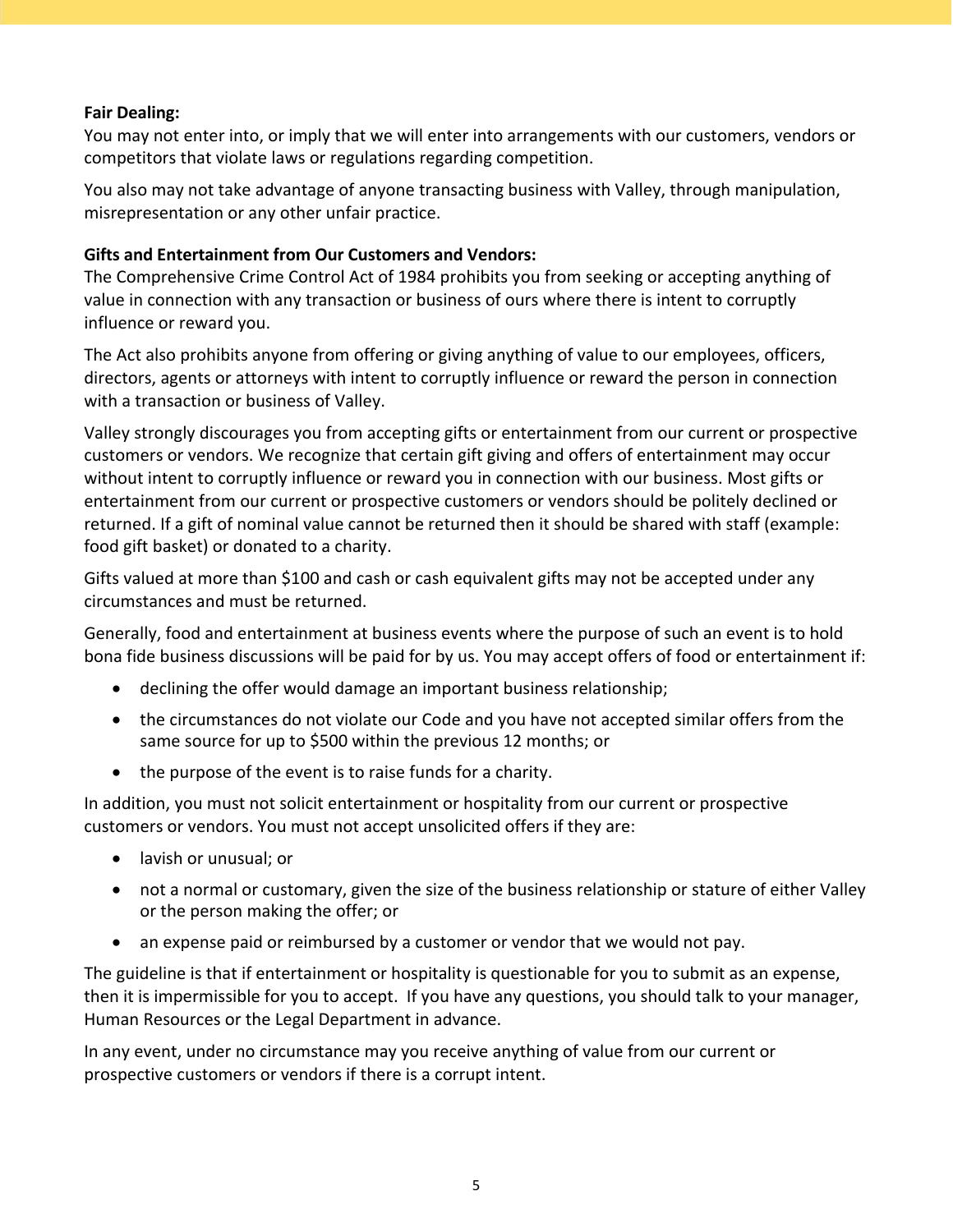## <span id="page-7-0"></span> **Bequests from Customers, Vendors or Co‐Workers**

 You must not accept any bequest from our customers, vendors or your co‐workers unless the bequest is from a family member. Exceptions may be granted in writing in advance by the Ethics Officer. If you receive a bequest without prior approval, you must immediately provide a written report describing pertinent facts to the Ethics Officer.

## **Exceptions to Gifts, Entertainment and Bequests:**

We believe the following are exceptions to the prohibitions in the prior two sections:

- Gifts, entertainment or bequests from our customers, prospective customers, suppliers or your co‐workers if you had a relationship or friendship with the person before becoming associated with Valley and the circumstances clearly indicate that it is these relationships rather than business matters which are the motivating factors.
- Awards given by charitable, civic, religious or similar organizations for your personal contributions or achievement.
- Golf outings and similar sporting or non-sporting events held for charitable purposes where the charity receives a substantial portion of the proceeds.

# **3. OUR WORKPLACE**

 It is important that the environment we work in reflects our principles. This section contains some of the principles we believe will help us achieve this goal. You will find further elaboration of these and other principles in our Employee Handbook. You must be familiar with the Handbook, understand your obligations and abide by them.

## **Equal Employment Opportunity:**

 Discrimination is repugnant to our traditions. We are committed to making merit‐based personnel decisions and to providing equal employment opportunity to all applicants and employees.

 We will provide reasonable accommodation to qualified employees and prospective employees with a disability and to employees and prospective employees with needs related to their religious observance or practices.

 Employees of Valley are employees‐at‐will. This means that both you and Valley have the unrestricted right to terminate the employment relationship, with or without cause, at any time. Nothing in our Code, Employee Handbook or in any policy of Valley is intended to establish a contract of employment.

## **Diversity:**

 Valley is committed to taking affirmative action to foster an environment that recognizes and values diversity. We believe this can help everyone reach their full potential.

## **Harassment and Violence:**

 Our policy is to promote and maintain a work environment in which all employees and customers are treated with respect and decency. Regardless of your position and the position of the other person, you should act professionally and treat your colleagues with fairness, courtesy and respect.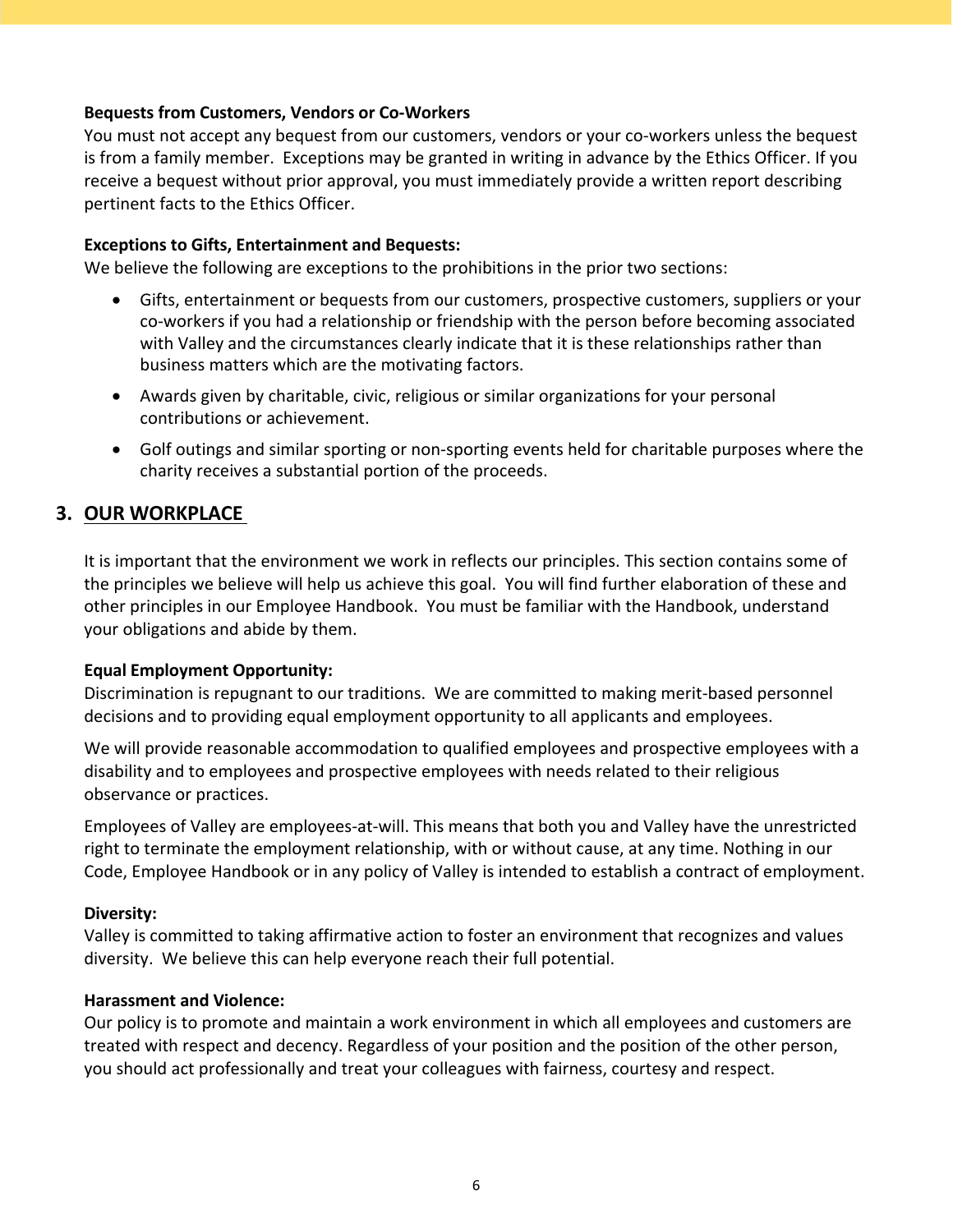<span id="page-8-0"></span> No form of discriminatory, disrespectful, threatening or violent conduct by or toward our employees or customers will be tolerated. Sexual and non‐sexual harassment is prohibited.

## **Safe Workplace:**

 Valley is committed to maintaining a safe and healthy workplace. You must report promptly all accidents and conditions you believe to be unsafe to your manager, Property Management or Human Resources.

## **No Retaliation:**

 You may not retaliate or discriminate against any employees or applicants for employment with Valley because they have engaged in any of the following activities:

- Making a report to the Audit Committee, the Ethics Hotline, the Ethics Officer or any manager about an activity that the reporter believes in good faith violates the provisions of this Code.
- Filing a complaint.
- Assisting with an investigation.
- Opposing any act which is unlawful.
- Exercising any other right protected by law.

## **4. INFORMATION PRIVACY**

## **Privacy Policy:**

 Confidentiality is a fundamental principle of our business. Confidentiality is crucial to the non‐public information we have concerning our customers, vendors and our business. This includes oral and informal communications as well as written, printed, emailed, texted, or computer‐generated information. We maintain policies regarding the use of information and adequate control of confidential, critical and secured information. You must be familiar with these policies, understand your obligations to protect the confidentiality and security of information about our business and our customers and abide by such policies.

## **Valley Information:**

 All non‐public information regarding our business assets, operations, plans and our trade secrets, including but not limited to information regarding our customers and vendors, is proprietary and confidential information owned by Valley.

 You must only share such information within Valley on a need‐to‐know basis unless you are instructed differently by an authorized member of management.

 You may disclose Valley's proprietary or confidential non‐public information outside of Valley only if the disclosure is:

- approved in writing in advance by an officer of Valley;
- furthers a legitimate interest of Valley;
- made on a need-to-know basis; and
- encrypted with methods acceptable under our policies, where applicable.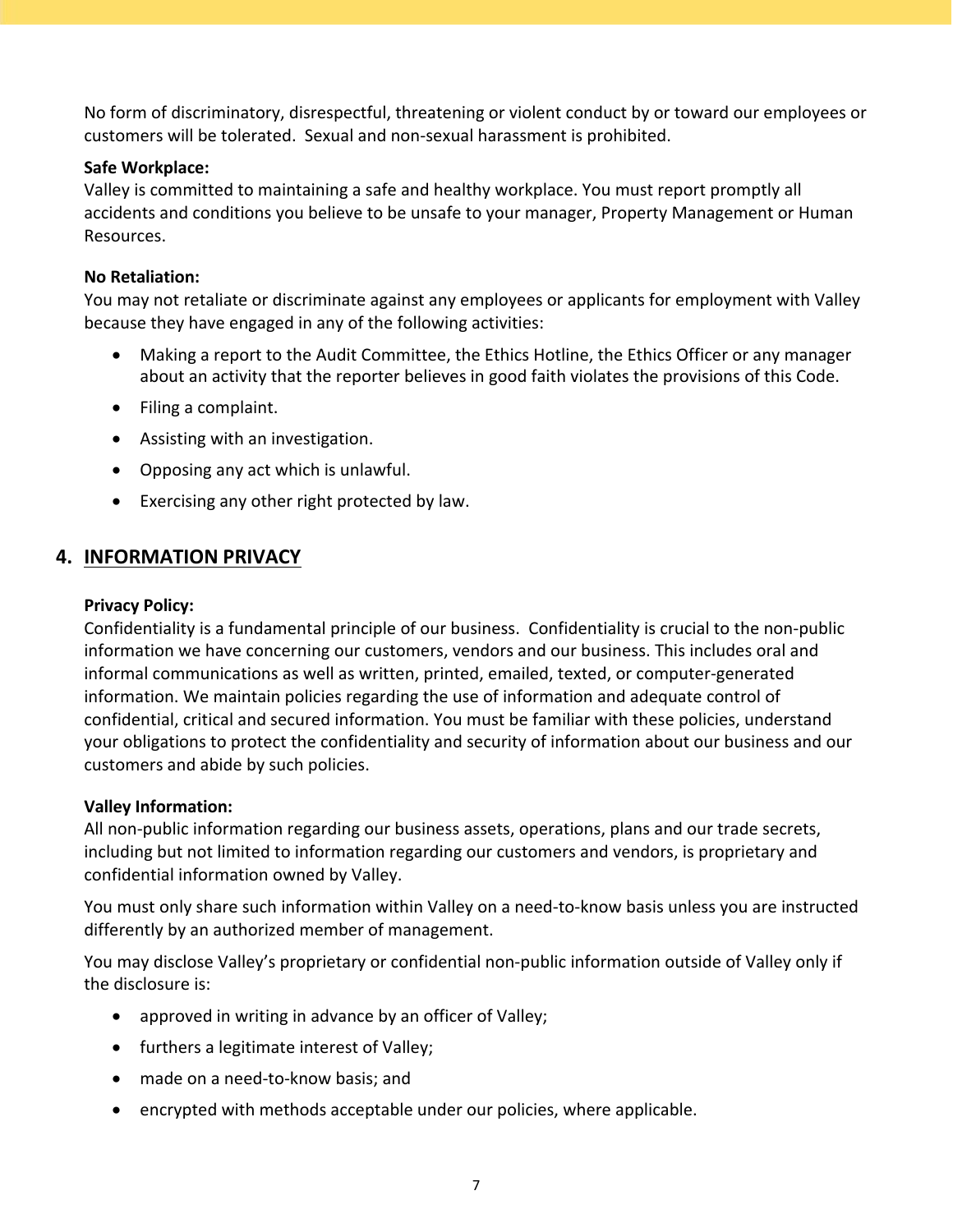<span id="page-9-0"></span> Permitted disclosures to third parties generally should be subject to a confidentiality agreement and delivered with written instructions that the information is confidential and can be used only for the limited purpose for which it was disclosed.

## **Valley Customer Information:**

 We maintain the highest standards of protection for personally identifiable confidential information we get from or about our customers. We recognize our obligation to keep that information secure and confidential. A few examples of such confidential information include customer names, addresses, phone numbers, social security numbers, account balances and transaction data, financial condition, anticipated changes in management, business plans, and financial projections.

 Our Privacy Policy is provided to our customers as required by law and covers consumers' customer information.

 We only provide customer information to outside companies to conduct our business, comply with applicable law, protect against fraud or other suspected illegal activity, provide products and services to our customers, provide a good customer experience or comply with a customer's request. Information shared will be limited to that needed or legally required and subject to confidentiality agreements, where applicable.

 You are only authorized to access customer information for legitimate business purposes on a need‐to‐ know basis. You are prohibited from accessing customer information unless specifically necessary to conduct our business. You may not copy, remove or inquire from others about customer information that is not part of your job responsibilities.

## **Exception to Confidentiality:**

 While we encourage you to raise first with us issues about suspected violations of law or regulation, nothing contained in this Code or in any Valley policy or agreement prohibits or restricts you from voluntarily disclosing confidential information to any government, regulatory, or self‐regulatory agency, including under Section 21F of the U.S. Securities Exchange Act of 1934 and the rules thereunder, or from disclosing confidential information, including trade secrets, to a government official or an attorney in connection with the reporting or investigation of a suspected violation of law or to an attorney or in a court filing under seal in connection with a retaliation or other lawsuit or proceeding, as permitted under Section 7 of the Defend Trade Secrets Act of 2016. You do not need prior permission from Valley to raise any such concerns, and you are not required to notify Valley that you have done so.

# **5. COMMUNICATION SYSTEMS AND VALLEY ASSETS**

## **Right to Monitor Information and Communication Systems:**

 Information and communications on our telephone or computer systems, or your telephones or computers used for your work, are the property of Valley and are subject to review, monitoring and recording without notice to you or permission from you.

 Additional information about your use of our internet, intranet and computer systems can be found in our Information Security policies. You are required to be familiar with and abide by those policies.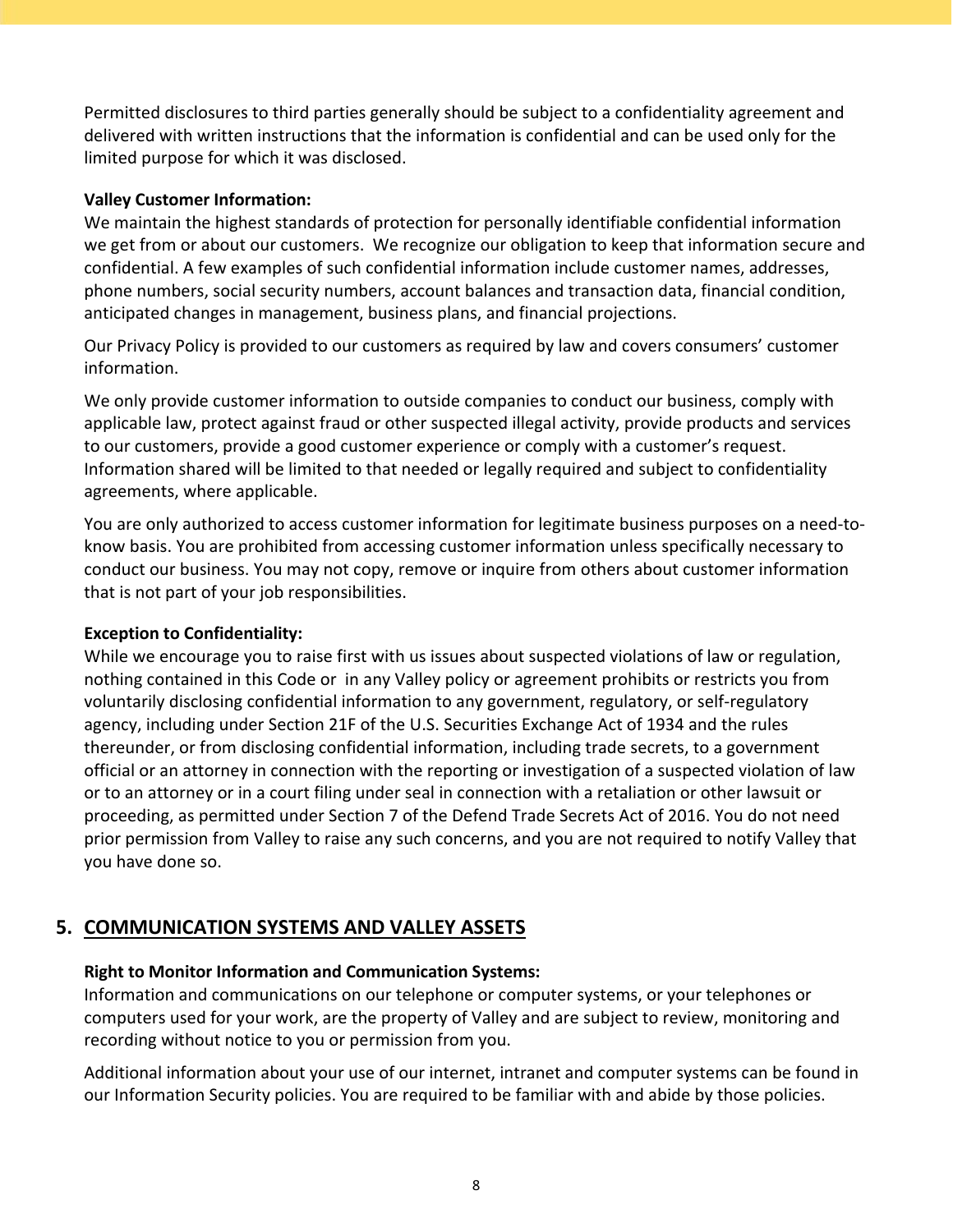#### <span id="page-10-0"></span> **Proper Use of Valley Assets:**

 You may not misuse or remove from our facilities any of our furnishings, equipment, technology or supplies unless specifically authorized.

## **Intellectual Property:**

 We own all right, title and interest in our intellectual property, including inventions, improvements, works of authorship, ideas, data, processes, computer software programs, and discoveries that you conceive or develop during your employment which relate to our actual or anticipated business or to our research or development.

 You must disclose all intellectual property promptly to your manager, as well as execute all necessary documents and assist us, at our expense, to get protection for this intellectual property.

 In addition, we own all right, title and interest in our copyrights, and their use is limited to our business purposes unless we grant prior written permission.

## **Corporate Brand Use:**

 Our brand is a very valuable asset. We all work hard to develop and protect it. You may not use the corporate brand, logo and our name for any personal or nonofficial purpose, since this might be interpreted to imply endorsement by us. This requirement includes your use on social media. You should review our Social Media Policy and you must abide by it.

## **6. INVESTIGATIONS**

 You must cooperate fully with any Valley‐related investigation, internal audit, external audit or regulatory examination. If you become aware that you are or have been the subject of any external investigation, you must immediately inform the Legal Department in writing unless otherwise prohibited by law, regulation or the investigating authority.

 Valley promptly and thoroughly investigates allegations of wrongdoing brought to our attention. Investigations are kept confidential to the extent possible; information is only shared with those who are required to be informed or who need to know, and then only in the level of detail necessary. As we strive to maintain confidentiality for employee privacy and other valid business reasons, you should also keep confidential the existence and details of any investigation.

# **7. FINANCIAL CONDUCT**

## **Accounting:**

 To ensure the integrity and objectivity of our consolidated financial statements, we maintain an Audit Committee of the Board of Directors which has established internal accounting, operating and disclosure controls and procedures. If you are responsible for the preparation of our financial statements (which include our chief executive officer, chief financial officer and principal accounting officer), or you directly or indirectly provide information as part of that process, you must maintain and adhere to these controls so that all underlying transactions, within Valley and with third parties, are properly documented, recorded and reported.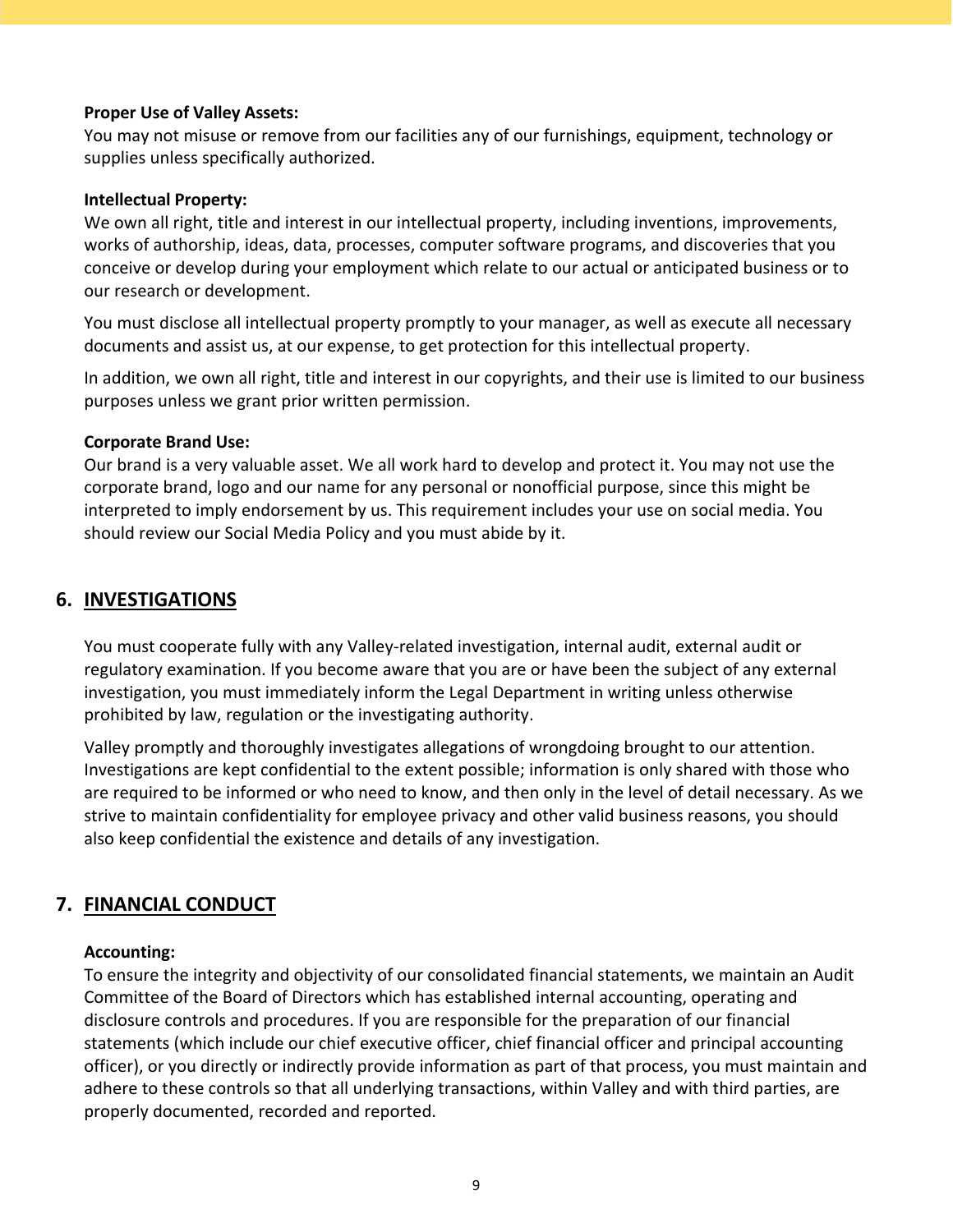In addition, all employees are responsible to promote full, fair, accurate, timely and understandable disclosure in reports and documents that we file with or submit to the Securities and Exchange Commission, and in our other public communications with investors.

 The Audit Committee has approved channels and procedures for the receipt, retention and prompt treatment of complaints regarding accounting, internal accounting controls, or auditing matters. These channels and procedures provide an important tool to support the accounting, operating and disclosure controls and procedures, and to deter wrongdoing and promote ethical conduct.

 You may raise any such concerns to the Ethics Hotline at 888‐924‐0206 or by mail or to the Ethics Officer:

 Valley Audit Committee Wayne, NJ 07474‐2331 P.O. Box 2331

 www.valleynationalbank.ethicspoint.com For detailed information:

 The channels and procedures, which are mandated by law and by the Audit Committee, ensure that the complaints can be submitted anonymously and in complete confidence, on a "need‐to‐know" basis.

## **Bribes:**

 You may not use our funds or property for any unlawful or improper purpose. You may not pay bribes or kickbacks, or give promises, or anything of value to any person or entity, or accept anything of value from any person or entity to obtain or retain business.

## **Preferential Extensions of Credit:**

 You may not make any preferential extension of credit to any executive officer, director or principal shareholder of Valley.

## **Foreign Corrupt Practices Act:**

 You must not give or promise to give money or anything of value to any official or employee of any foreign government or governmental agency if it influences a business relationship between us and that entity. Payments must not be made to obtain or retain such business or secure any improper advantage.

## **Political Contributions:**

 Valley encourages your informed participation in your community, including the governmental, regulatory and elective processes. You may choose to make individual personal political contributions, either directly or through political action committees, as permitted by local, state and federal laws.

 Federal laws make it unlawful for us as a national bank to make any direct contribution or expenditure in connection with any federal, state or local election.

 We do business with many state governmental entities in New Jersey, New York, Florida and Alabama. Because of that business governmental entities can require us to report contributions by you. For example, under New Jersey's Pay‐to‐Play Disclosure Law, we are required to report to the State of New Jersey annual political contributions of over \$300 made by our directors and certain officers and their spouses and children. If because of such laws, we ask you to fill out information about your political contributions, and persons related to you, you must answer honestly and completely.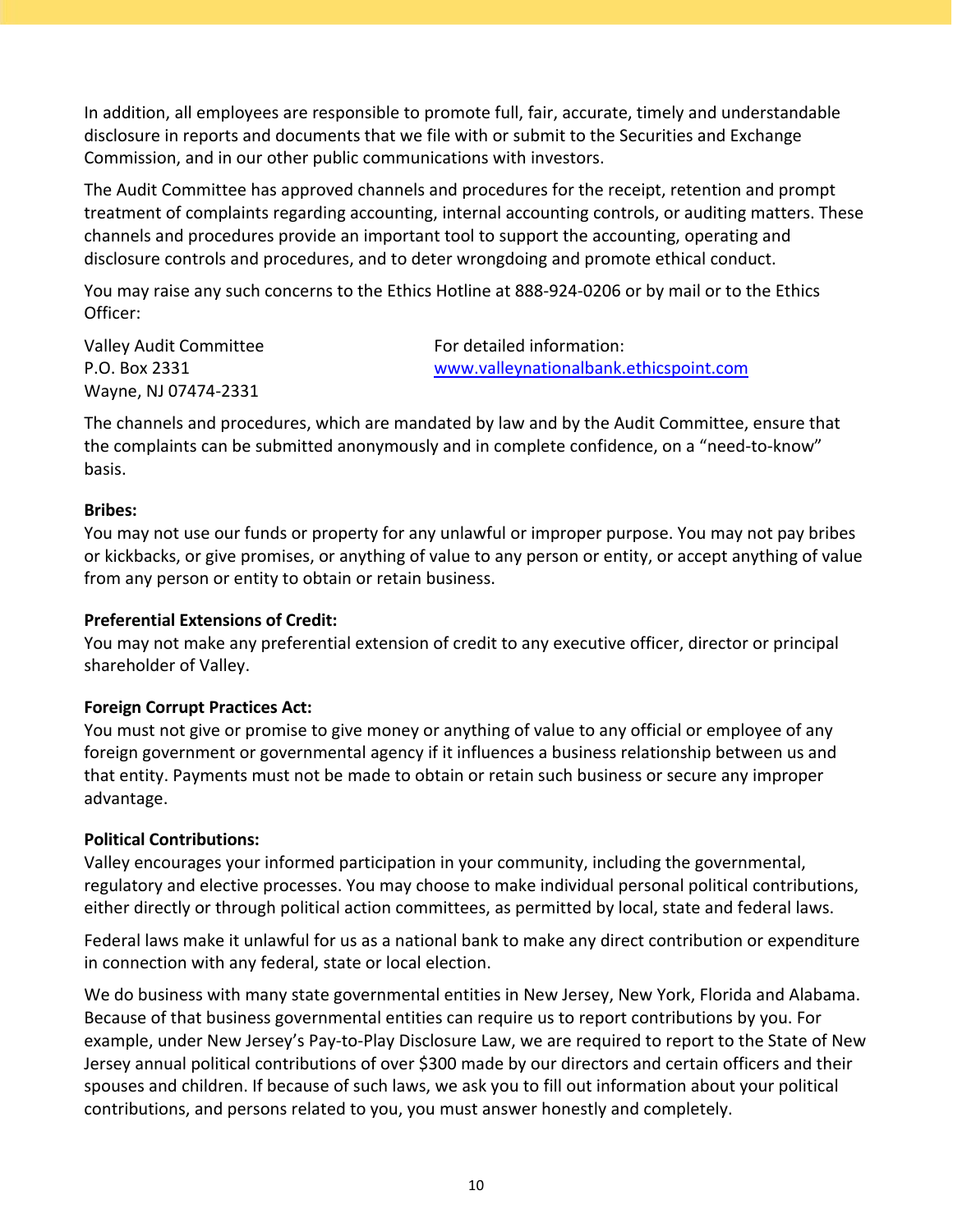# <span id="page-12-0"></span> **8. OPERATION OF OUR CODE**

## **Violation of our Code:**

 The intent of our Code is to inform and guide us so that we all are not only compliant with our legal obligations but also exhibit ethical behavior. Therefore, violation of any provision of this Code constitutes grounds for disciplinary action, up to and including termination of employment.

## **Waiver of our Code:**

 Some sections of our Code are rules of conduct and ethics that we expect all of us to follow, but other sections detail explicit legal requirements that apply to us and to our businesses. Some waivers may be made in writing for employees under our Code and under our other policies. Any waiver of this Code for a director or executive officer must be made by our Board of Directors and promptly disclosed.

## **Your Reporting Responsibility:**

 If you reasonably suspect or become aware of a possible violation of a law, regulation or this Code, you have an obligation to promptly report your concern.

 Reports of these matters may be made in person or in writing to your manager, Human Resources, or the Ethics Officer. If the situation cannot be resolved or if you feel uncomfortable reporting in person or in writing, you are encouraged to report the situation through the Ethics Hotline at 888‐924‐0206 or online at valleynationalbank.ethicspoint.com. Your reports to the Ethics Hotline may be anonymous and confidential.

## **Resolution of Ethics Complaints:**

 The Audit Committee wants to ensure that proper attention and effort is made to resolve every ethics complaint. Therefore, the Committee has authorized the Ethics Officer to:

- Coordinate investigations of all allegations by involving appropriate internal resources from Legal, Audit, Corporate Security, Human Resources and executive management, as needed; and
- Serve as a necessary step in the escalation path for the reporting of significant violations of this Code which may result in escalation to management and the Audit Committee of the Board of Directors.

## **Escalation Path:**

 If you make a report, you will be advised when it has been investigated and resolved. If this does not happen in a reasonable amount of time (considering the complexity and seriousness of the report) you should follow up through your reporting channel (like the Ethics Hotline). If you believe your report was not investigated, or if you believe that the matter you reported reoccurs, you should escalate your report to the Ethics Officer or to our Audit Committee mailbox.

 To be clear, even if we determine that discipline, process improvements or other remedial actions were necessary or recommended, for confidentiality reasons we cannot share with you or confirm any actions taken with respect to other employees.